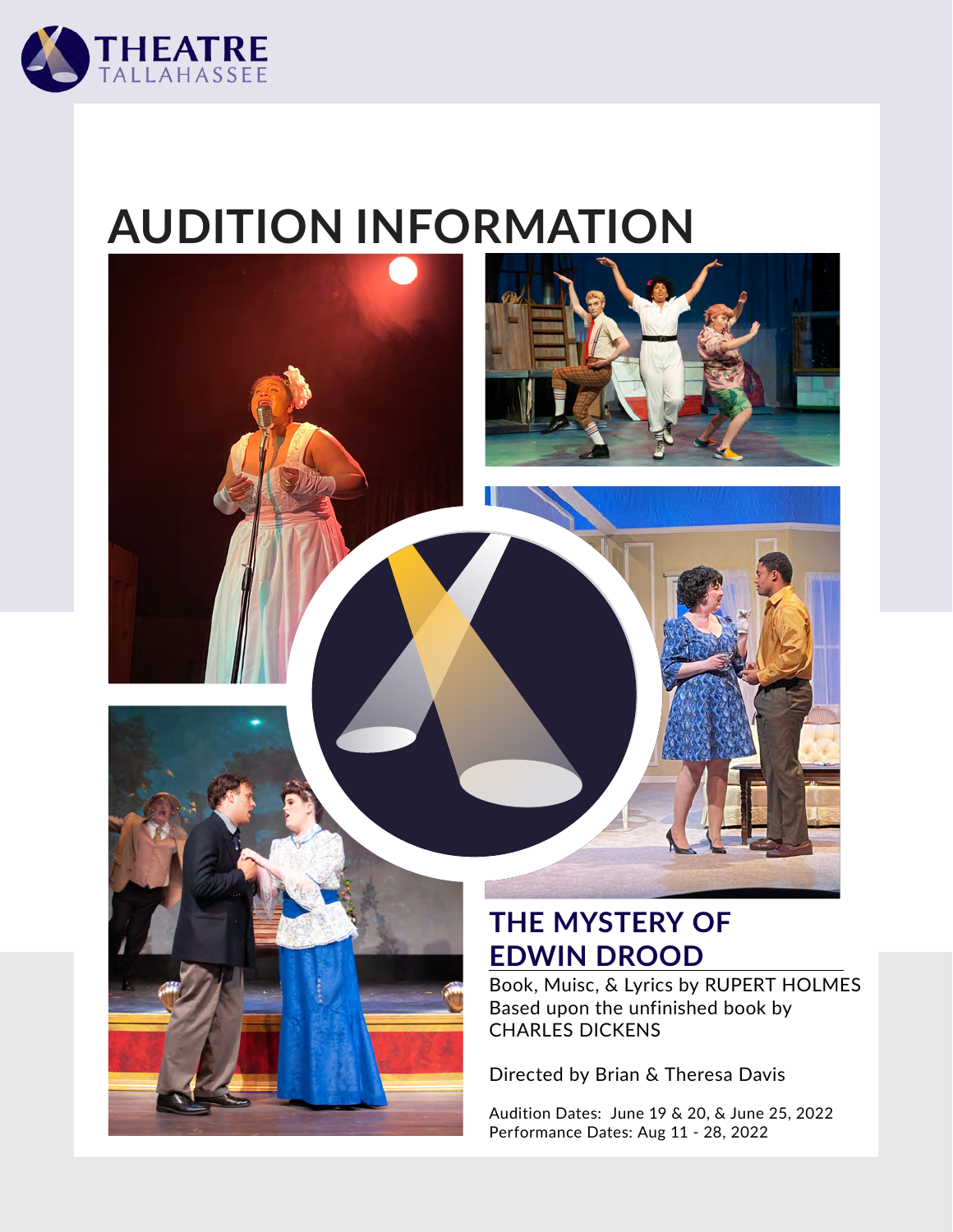

#### Thank you for your interest in auditioning for a Theatre Tallahassee production! **WELCOME**

If you've auditioned for us before, welcome back!

If this is your first time auditioning at Theatre Tallahassee, we're thrilled to have you! We've been around now for 70 years, and we wouldn't have lasted so long without new people, new talent, and new voices.

Whether you're a veteran performer who just moved to town or you've never been on stage before but really want to try, we'd like to encourage you to audition for shows at Theatre Tallahassee.

We're aware that auditioning can be an overwhelming experience, even if you've done it a hundred times before. We've put this information booklet together for you to help you learn a little more about the play, the characters you will be reading for, and to give you some idea of what to expect during auditions.

Please read over the character list and director's comments, and pay attention to any specific audition requirements for this show. Then review any script sides provided. You will also need to fill out and submit an audition form.

Break a leg!

#### **MAINSTAGE SEASON**

This production is part of our Mainstage Season of shows. Theatre Tallahassee's Mainstage auditorium seats up to 271 audience members a night. Shows run for three weekends, with opening night on a Thursday, and the following weekends running Friday through Sunday. The second Saturday is a double show day, with both a matinee and evening performance. Additional shows may be added depending on ticket sales, or benefit performances.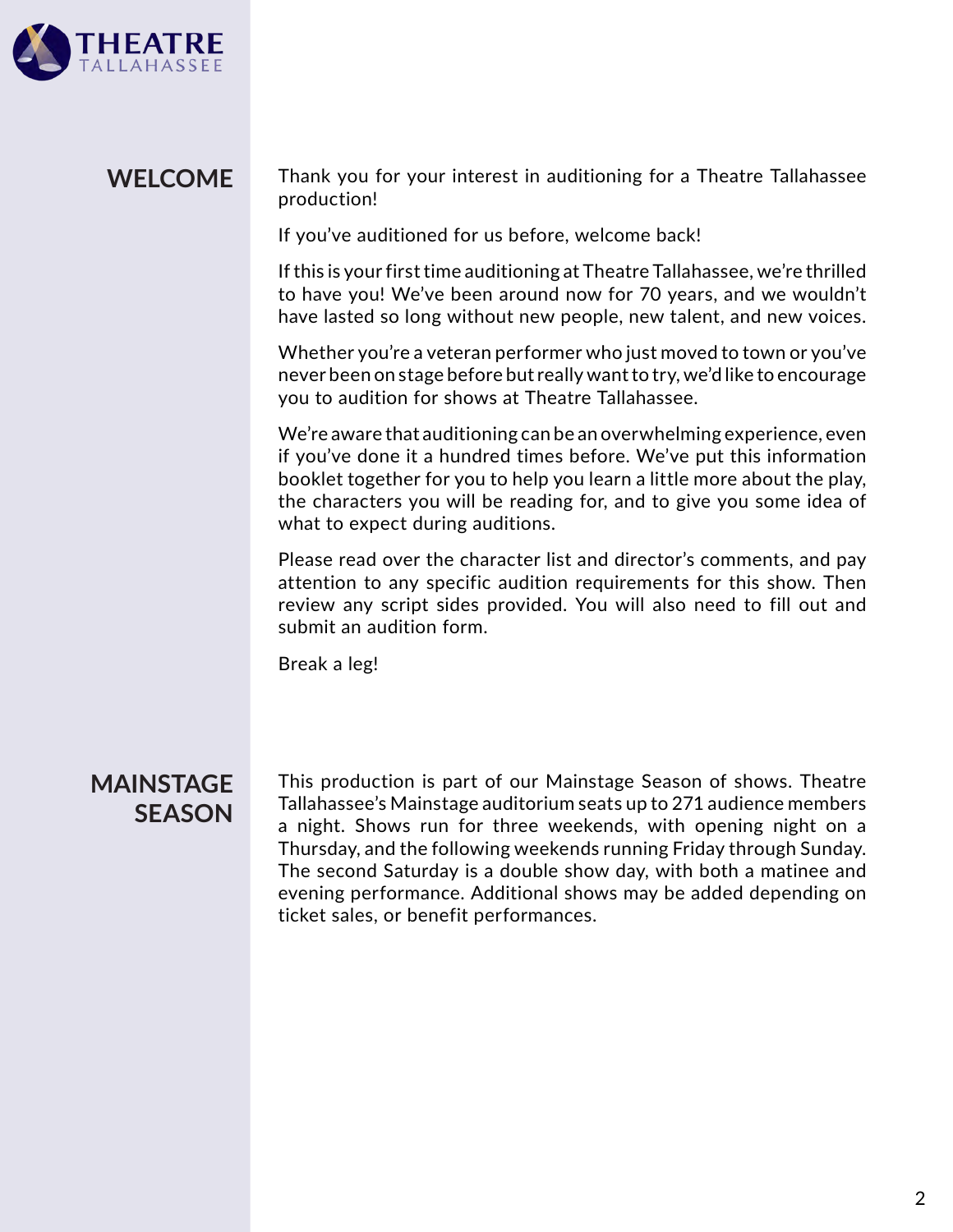

#### **ABOUT OUR AUDITIONS**

**Theatre Tallahassee auditions are open, and we want to encourage diversity** — we try our best to discourage directors from pre-casting roles. And unless specified in the character list, most roles are open to all races and ethnicities.

**Know what you're auditioning for.** Do a little research on the play and characters. Audition sides are included in this packet, as well as a character breakdown to give you some idea of which roles you'd like to audition for.

**Audition requirements and formats may vary from show to show.** Some directors prefer "closed" auditions where actors wait in a separate room until called. Some like to have every actor in the room. Some prefer monologues, or cold readings, or need you to sing. This audition packet should give you an idea of what you can expect.

**We know that it can be disappointing not to get a part.** We always have more people audition than we have roles for, and there are many factors that directors have to weigh when casting. We encourage you to audition often. Just because you weren't right for one role, doesn't mean that you won't be perfect for another.

We look forward to seeing you on stage. Break a leg!

#### **COVID CHANGES**

At this time, Theatre Tallahassee is following the current CDC guidelines for COVID safety as much as we are able. Distanced seating and masking for audience members may be required, depending on the current COVID risk in our area.

Theatre Tallahassee requires all actors, crew, and staff to be fully vaccinated at least 14 days prior to the first in-person rehearsal. Other precautions such as temperature checks, and mask-wearing plus testing are possible, pending the enviornment at the time that rehearsal commences.

A reminder: as a non-profit, community theatre, we are unable to provide payment for actors, and we understand that the risks of an unmasked performance at this time may be too high for some volunteer actors, despite all the precautions we will be taking to minimize that risk. Please consider this before auditioning.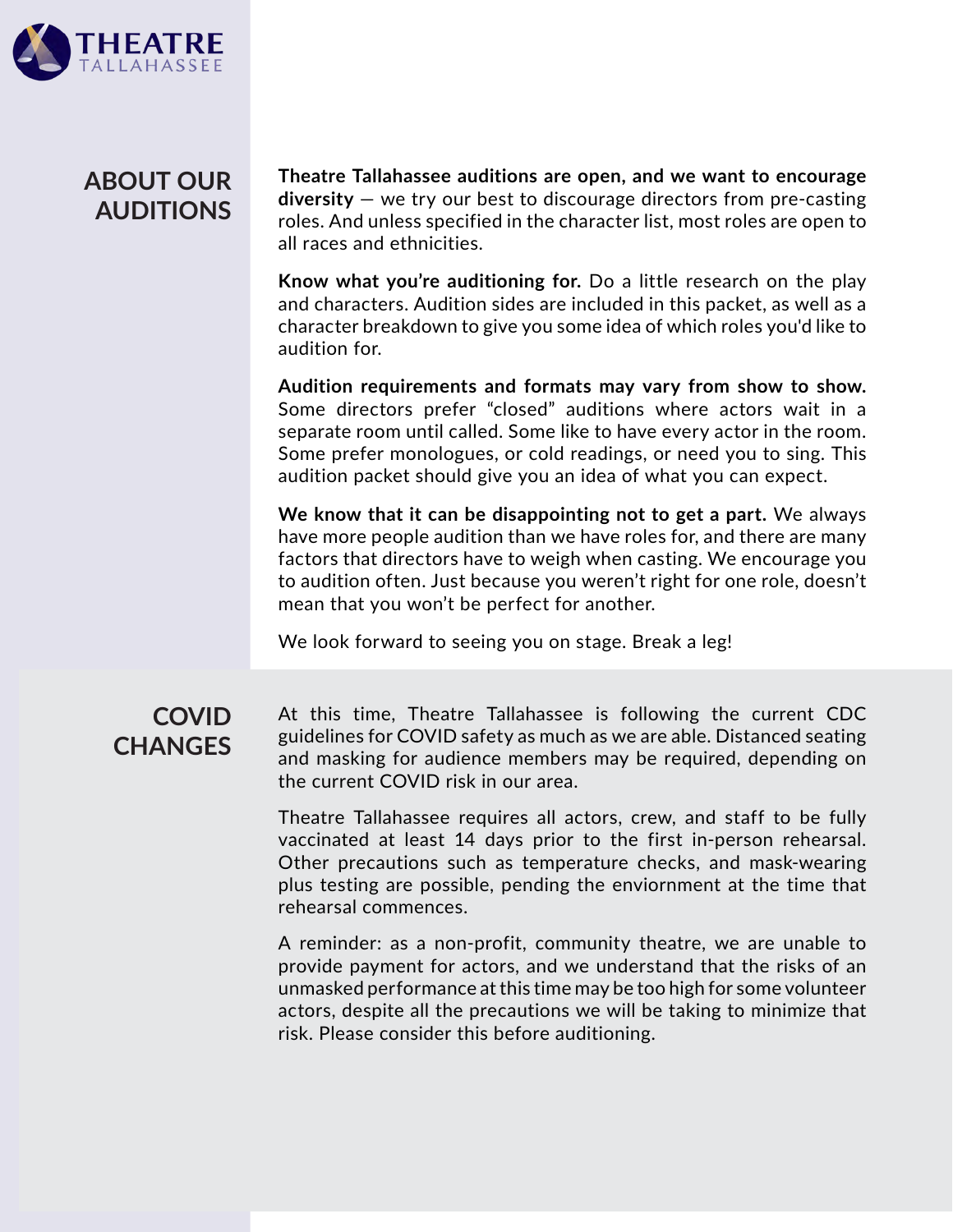

**THE PLAY**

*The Mystery of Edwin Drood* is a hilarious, interactive whodunit mystery musical that allows the audience to enter the action and become the ultimate detectives. The show is based on Charles Dickens' unfinished novel of the same name. In small town of Chesterham, England, the young and charming Edwin Drood has been mysteriously murdered. But by whom? His leering romantic rival, John Jasper? The infamous purveyor of opium and vice, Princess Puffer? The mysterious Landless twins, newly arrived from Ceylon? Or someone else even more dastardly and villainous? Dickens passed away before he was able to reveal the culprit. Rupert Holmes' award-winning musical solves this predicament by asking the audience to choose which character is the killer by putting it to a vote. Staged in metatheatrical manner by the Music Hall Royale, a traveling Victorian theatre troupe full of just as many colorful characters as the roles they play, this charming and inventive musical is sure to intrigue and entertain any musical or mystery lover.

#### **ABOUT THE DIRECTORS**

#### **BRIAN DAVIS**

Brian is the Artistic Director of Theatre Tallahassee. Starting as a volunteer back in 2011, his first assignment at TLT was running sound on *Bedroom Farce*, where he quickly learned that his knee was at the same level as the switch for the sound amplifier. Many missteps later, he has now designed and run sound successfully for several productions, designed and built sets, acted a few times, swept floors, changed light bulbs, and knows how to fix the sensor on a Sloan auto-flush toilet, oh… and directed ten shows. Some of the directing credits include *Buddy Bro Bubba Dude*, *A Christmas Carol*, *Constellations*, *Private Lives*, *One Man, Two Guvnors*, *Irving Berlin's White Christmas*, *Fox on the Fairway,* and *You're A Good Man, Charlie Brown!*

#### **THERESA DAVIS**

Theresa is the Executive Director of Theatre Tallahassee. She has been seen many times on the Theatre Tallahassee stage, credits include *Steel Magnolias*, *Agnes of God*, *The Odd Couple*, *Fox on the Fairway*, *In a Forest Dark and Deep*, plus has costumed countless shows and musicals. This is her first foray into the world of directing!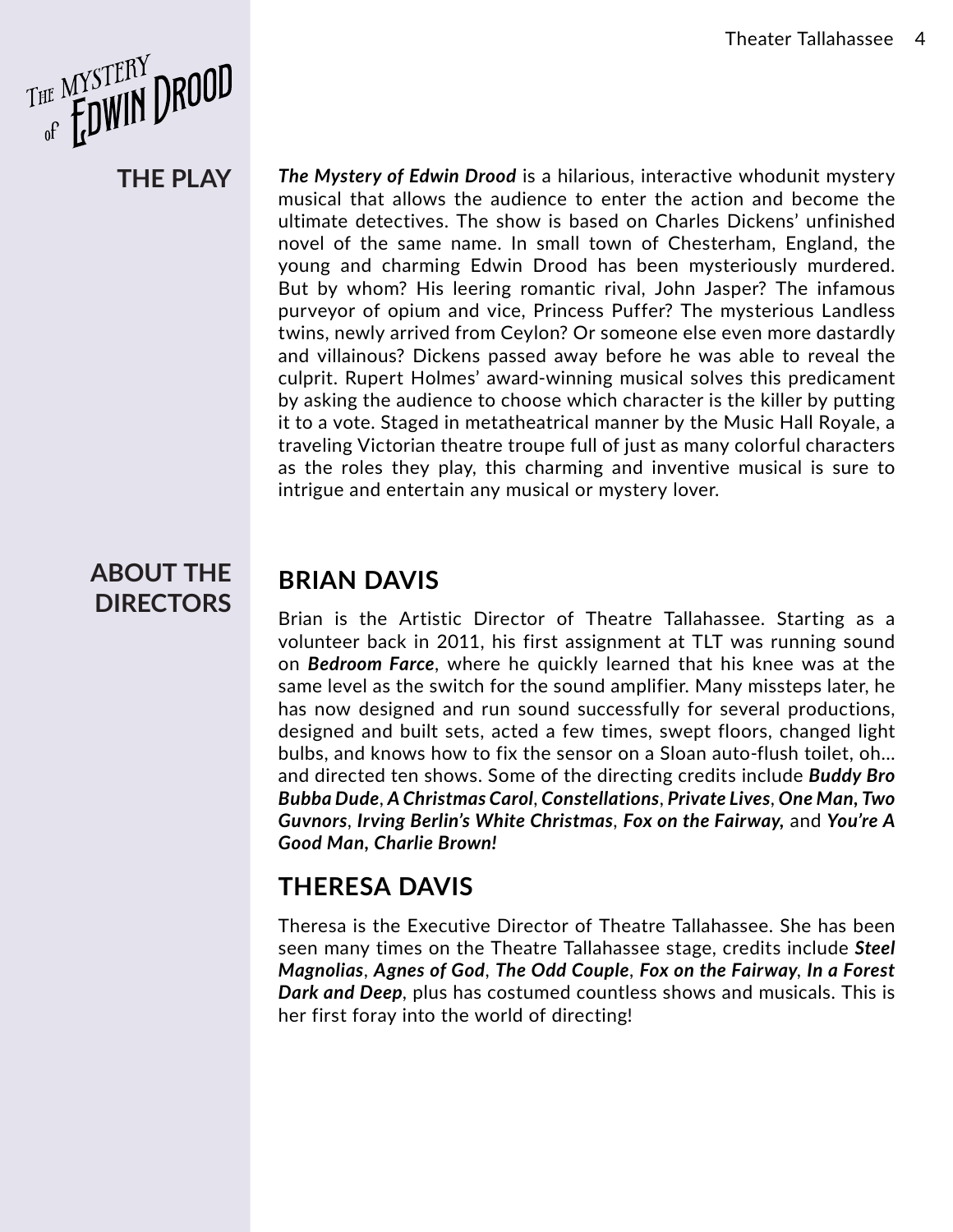

#### **IMPORTANT DATES**

**Actors must be able to commit to all performance dates & tech/dress rehearsals.** 

**Actors must also be willing and able to wear masks for in-person rehearsals, and take COVID tests as required.**

#### **AUDITIONS**

**Sun, June 19 at 7pm Mon, June 20 at 7pm Sat, June 25 at 2pm** Please see next page for Audition info

**Sun, June 26 at 7pm** Call backs, by director invitation only

#### **REHEARSAL PERIOD**

Rehearsals are currently scheduled Mon-Fri (7pm–10pm). Final schedule and times may vary depending on schedules.

**TECH WEEK/DRESS AUG 1- 10** Tech runs & dress rehearsals.

#### **PERFORMANCES\* AUG 11-14 AUG 19-21 AUG 26-28**

Thurs (opening week only), Fri, Sat shows at 8pm. Sun matinees at 2pm. Second Saturday (Aug 20) is a double show day with a 2pm matinee, and 8pm show. Call times are usually 1.5 hours before curtain.

### **S M T W T F S** 1 2 3 4 5 6 7 8 9 10 11 12 13 14 15 16 17 18 19 20 21 22 23 24 25 26 27 28 29 30 *JUNE*

| IUI Y |  |  |                      |  |   |                            |
|-------|--|--|----------------------|--|---|----------------------------|
|       |  |  | S M T W T F          |  |   | Ŝ                          |
|       |  |  |                      |  | 1 | $\overline{\phantom{0}}^2$ |
|       |  |  | $3 \t4 \t5 \t6 \t7$  |  |   | 8 9                        |
|       |  |  | 10 11 12 13 14 15 16 |  |   |                            |
|       |  |  | 17 18 19 20 21 22 23 |  |   |                            |
|       |  |  | 24 25 26 27 28 29 30 |  |   |                            |
| 31    |  |  |                      |  |   |                            |

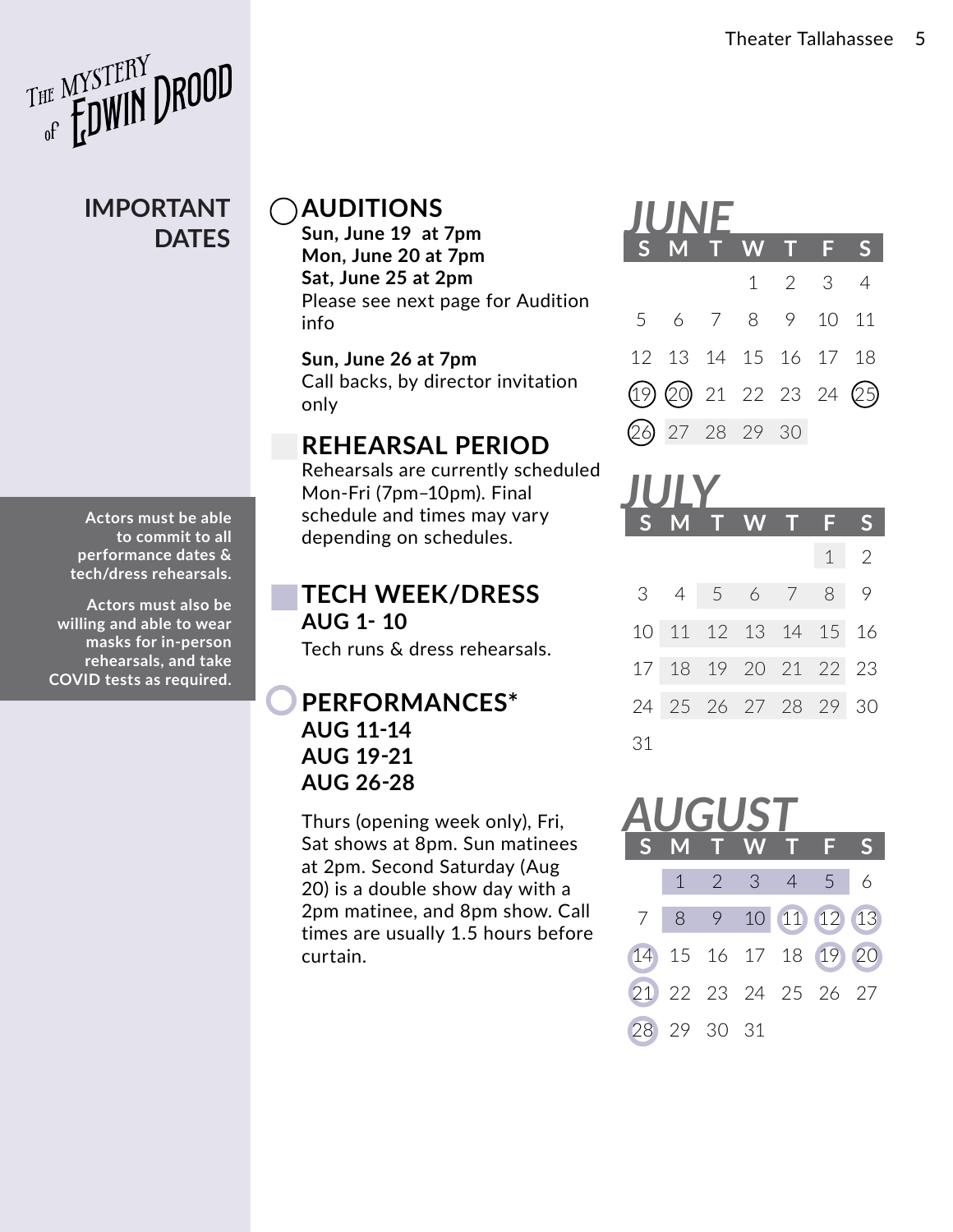

**CHARACTERS** All actors play two parts. Each plays an actor of the Music Hall Royale and also the character he or she plays in Music Hall's production of *The Mystery of Edwin Drood*. In the character breakdowns, the acting company member is listed first, followed by the Drood role. British accents must be employed by all, though variations (Cockney, Scottish, Welsh, Irish, etc.) are permissible, based upon the director's discretion. Please do not let the accents deter you from auditioning, we will have dialect coaches for the production.

> Please note, this is an ensemble cast. Ages listed are approximations and are the ages the actors are portraying. Ages could be skewed depending on those auditioning.

**All roles are open to any ethnicity.**

**CHAIRMAN/MAYOR THOMAS SAPSEA**: *M or F / 35+ / Baritone/Low Alto (D#3 – F#4 – can pop octaves if needed).* The leader of the music hall troupe. The Chairperson carries the majority of the dialogue and must be quick with a joke and able to improvise. S/he is in charge of keeping the pace of the show moving.

**CLIVE PAGET/JOHN JASPER:** *M / 35-50ish / Bari-tenor (A2 – A4).* The Royale's male lead, a devilishly attractive cad, and he knows it. In Drood, he is the antagonist. Choirmaster of Cloisterham Cathedral, and uncle of Edwin Drood. In love with Rosa Bud. Madness lurks beneath his smooth exterior.

#### **ALICE NUTTING/EDWIN DROOD:** *F / 25 -45ish / Mezzo (B3 – E5).*

Prima donna and London's leading male impersonator, charming but, as you might expect, with determination and a lot of ego. Must command the stage. As Edwin Drood, she is an attractive, rich, and popular young man who has everything

**DEIRDRE PEREGRINE/ROSA BUD:** *F / 16-30ish / True soprano (A3 – B5), with a high B natural that can't be avoided.* The not-so-innocent ingenue of the Music Hall Royale, Deirdre portrays the love interest of Drood, the young, beautiful and apparently fragile Rosa Bud.

**ANGELA PRYSOCK/PRINCESS PUFFER:** *F / 45+ / Serious low alto (F3 – D5)* – *must have a big chest voice and lots of rapport with the audience.* Angela has been a favorite of London audiences forever, a staple of the stage. As the mysterious Princess Puffer, Madam, opium dealer and general purveyor of vice of all kinds, she is glamorous in her ruin.

**JANET CONOVER/HELENA LANDLESS:** *F / 25-50ish / Mezzo (G3 – D5 [optional E5])* Janet is a long-standing member of the acting troupe, asked to play the mysterious Helena Landless who hails from a mysterious foreign colony not unlike India.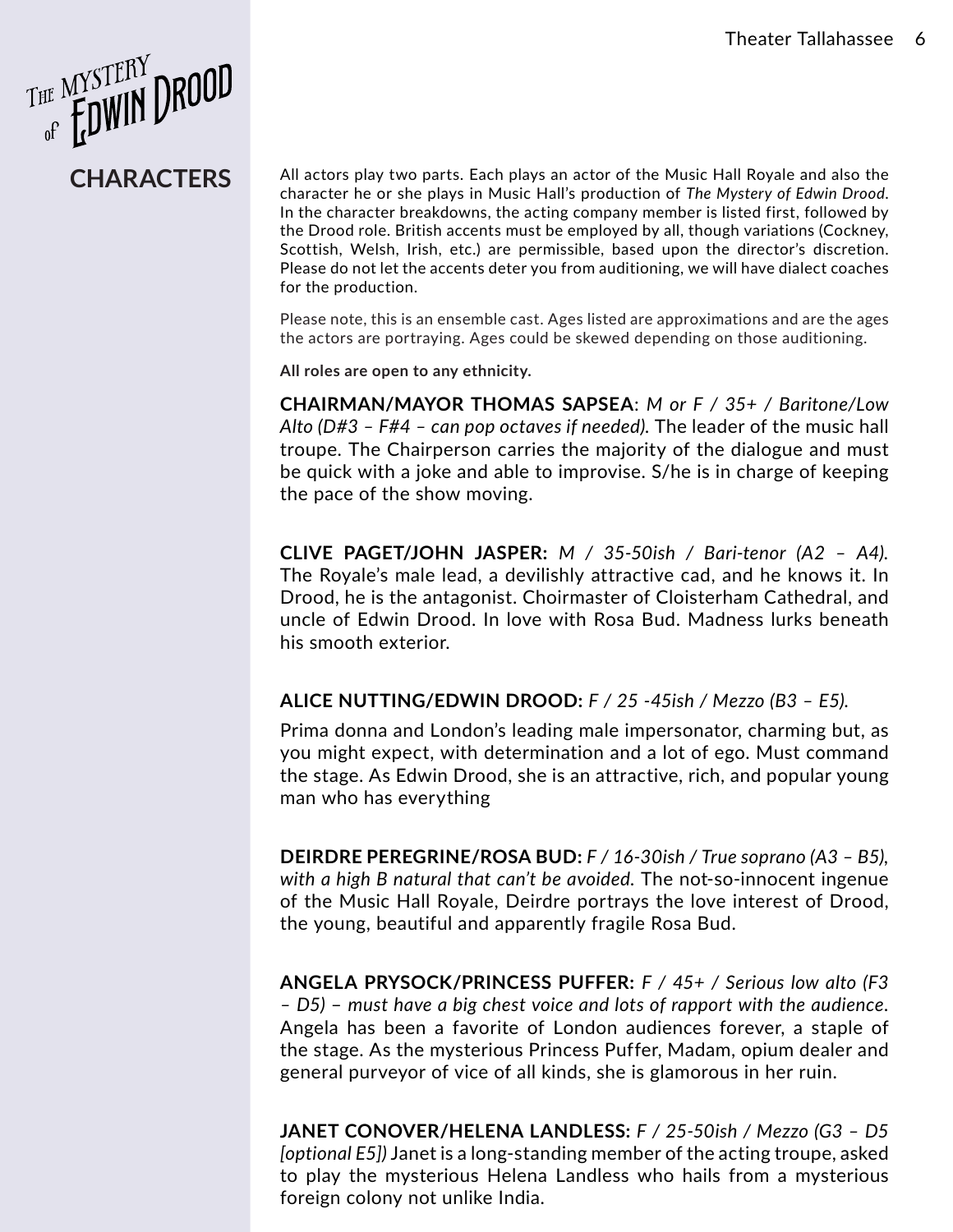

**VICTOR GRINSTEAD/NEVILLE LANDLESS:** *M / 25-50ish / Bari-tenor (C3 – G4), strong ensemble singer.* Victor is enjoying his premier performance with the Music Hall Royale. His character, Neville, is Helena's twin brother. Very passionate and often angry.

**CEDRIC MONCRIEFFE/REVEREND CRISPARKLE:** *M / 30-60ish / Baritone (C3 – G4), strong ensemble singer.* This troupe member is a bit of an open book who plays an archetypal vicar, who is also a bit of a lurker, and was in love with Rosa's mother

**PHILLIP BAX/BAZZARD:** *M / Any age / Bari-tenor (A2 – Eb4 [opt G4 or Bb4]).* Devotee of the theatre, the everlasting understudy, who finally gets his moment. May have quite a major part if the evening turns out that way.

**NICK CRICKER, SR./DURDLES:** *M / 30+ / Baritone or Tenor (B2 – F4) – ensemble singer.* "Clown Prince of the Royale" who makes the most of every line and plays the drunkard sexton in Drood

**NICK CRICKER, JR./DEPUTY:** Boy, any age, younger than Cricker, Sr. As the Deputy, lowest in the pecking order, and very funny. Any voice range – ensemble singer.

**WENDY AND BEATRICE:** *F / (C4-D5)* Drawn from the company, these characters are contemporaries of Rosa Bud.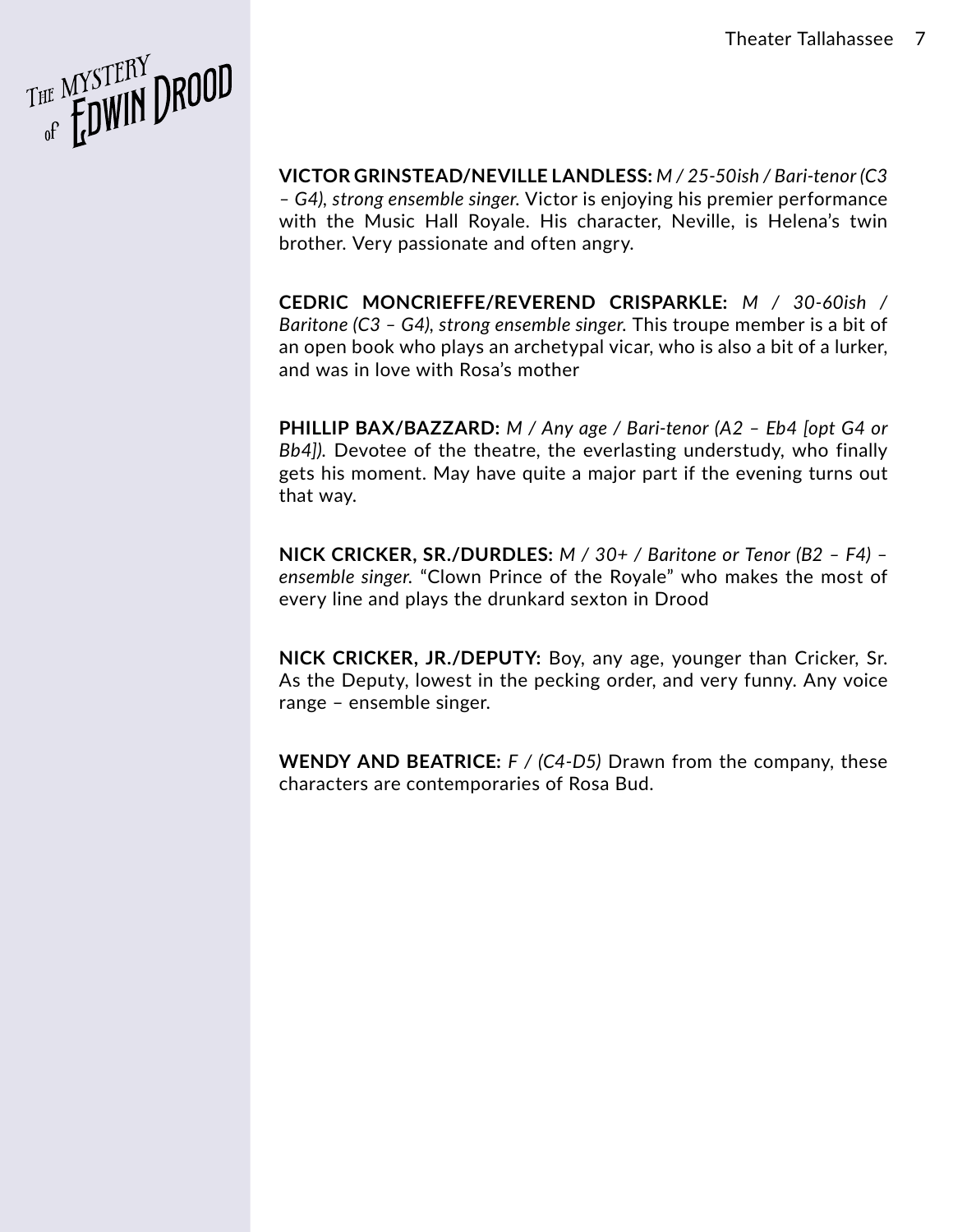THE MYSTERY DROOD

#### **AUDITION INSTRUCTIONS**

Please prepare sixteen measures of the song of your choice  $-$  and provide sheet music. An accompanist will be provided. Acapella singing is highly discouraged.

Auditions will consist of a performance of your prepared song and learning a short dance combination. Please bring clothing and shoes suitable for a dance audition.

If you need special accommodations for auditions (i.e. uncomfortable with in-person auditions due to Covid, unable to attend audition dates, disability accommodations, etc. ), please contact the director, Brian Davis at [Brian@TheatreTallahassee.org](mailto:Brian%40TheatreTallahassee.org?subject=Drood%20Auditions%20-%20Accomodations)

#### **Download and fill out an Audition Form ahead of time:**

[Audition Form \(Word Format\)](https://theatretallahassee.org/wp-content/uploads/2021/04/Audition-Form.docx)

[Audition Form \(PDF Format\)](https://theatretallahassee.org/wp-content/uploads/2021/04/Audition-Form.pdf)

Forms can also be accessed by visiting [TheatreTallahassee.org/](http://TheatreTallahassee.org/Auditions) **[Auditions](http://TheatreTallahassee.org/Auditions)**